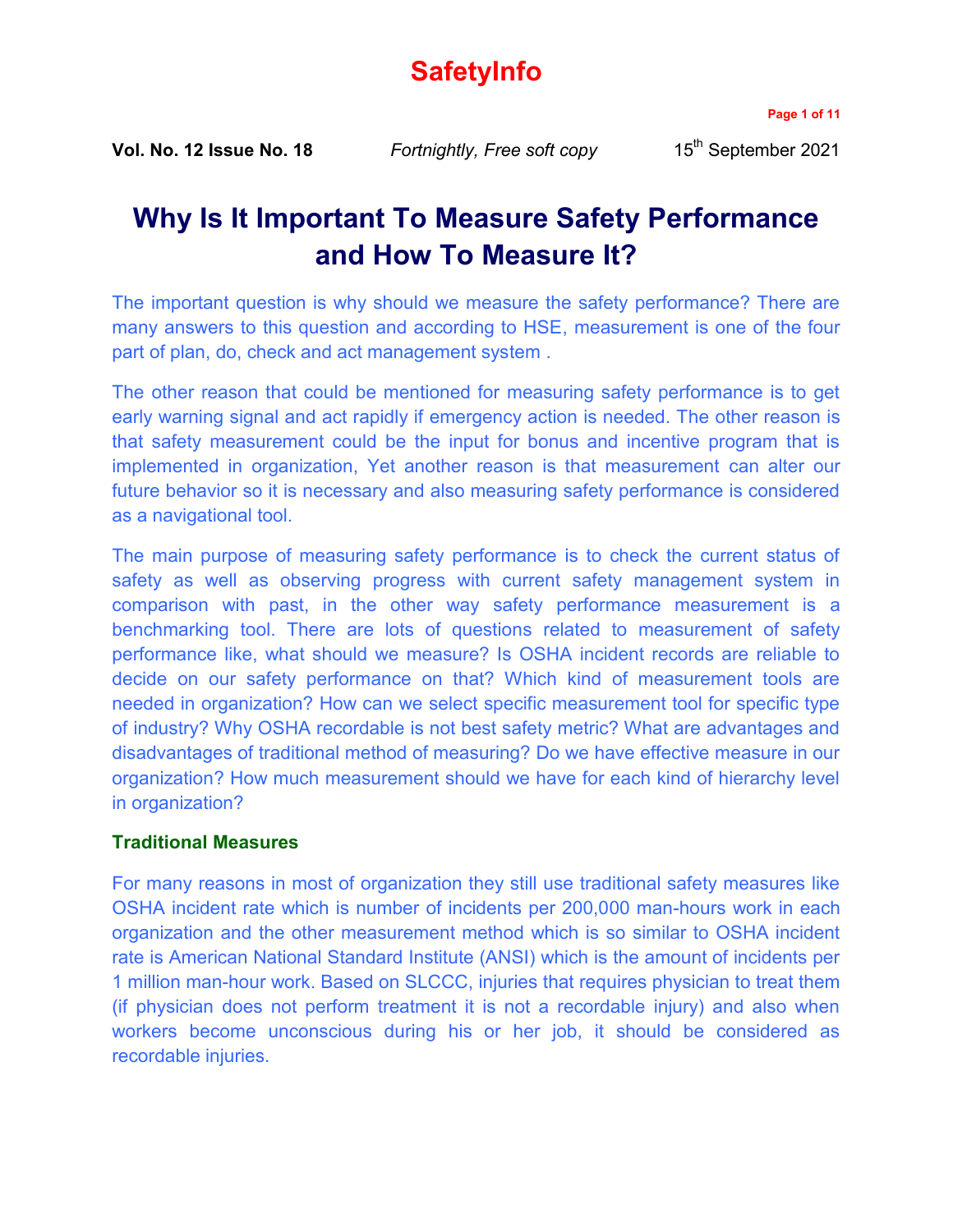The way of calculation of OSHA incident rate is easy and it is calculated as it mentioned above based on 200,000 man-hour works, as an example when the company has 10 employees and each of them works for 2000 hours annually so the sum of the man hour works is 20,000 and if the company had 2 incident records in that year, the incident record is multiplying 200,000 by two, over 20,000 and it is equal to 20, which means in the last year in every 100 employees, 20 of them have been involved in incidents. As it is obvious the IR is so high and it is because of the size of organization and when the size of company or organization is bigger, this rate is become more meaningful.

The other rate which is used for calculating lost time cases is called LTC, which is number of lost time cases multiplying by 200,000 and divided by number of man- hour work. Like the previous example if we assume that both incident cases had lost days related to incident we come up with LTC rate of 20 again and it means that in every 100 employees 20 of them had suffered lost time due to their injuries related to incidents.

The other rate which is used to calculate the amount of lost days due to incident is called LWD rate that is calculated by multiplying number of lost days by 200,000 and dividing by number of man-hour works and eventually you obtain LWD rate which should be used only in large companies in order to get meaningful number. Assuming there were 4 days lost due to 2 incident that we had in the company, we get 40 days which means for every 100 employees, 40 days were lost due to their injuries related to incidents.

The other quantitative rate is DART, which is calculating the number of incidents that had one or more lost days or restricted days which resulted to transfer employee to different job, and it is calculated by multiplying number of DART incidents by 200,000 and dividing it by number of man hour works. And the outcome will be number incident in lost, restricted days or transferring employees to the other job in every 100 employees.

The other rate which is used to give a company an average of number of lost days per incident is called Severity rate which is calculated by dividing number of lost work days by total number of recordable incidents that the result is average number of day lost for every recordable incident which this rate is used by few number of companies because it only gives you the average number of lost days. OSHA will use recordable incident rates to compare safety performance in specific classification of company with their past safety performance.

Some disadvantages of using traditional measurements are :

- **•** In smaller organization the validity of data is low
- **•** Doesn't say that much about whether the company is progressing or not
- **•** This kind of measurement doesn't say about the way of fixing safety issues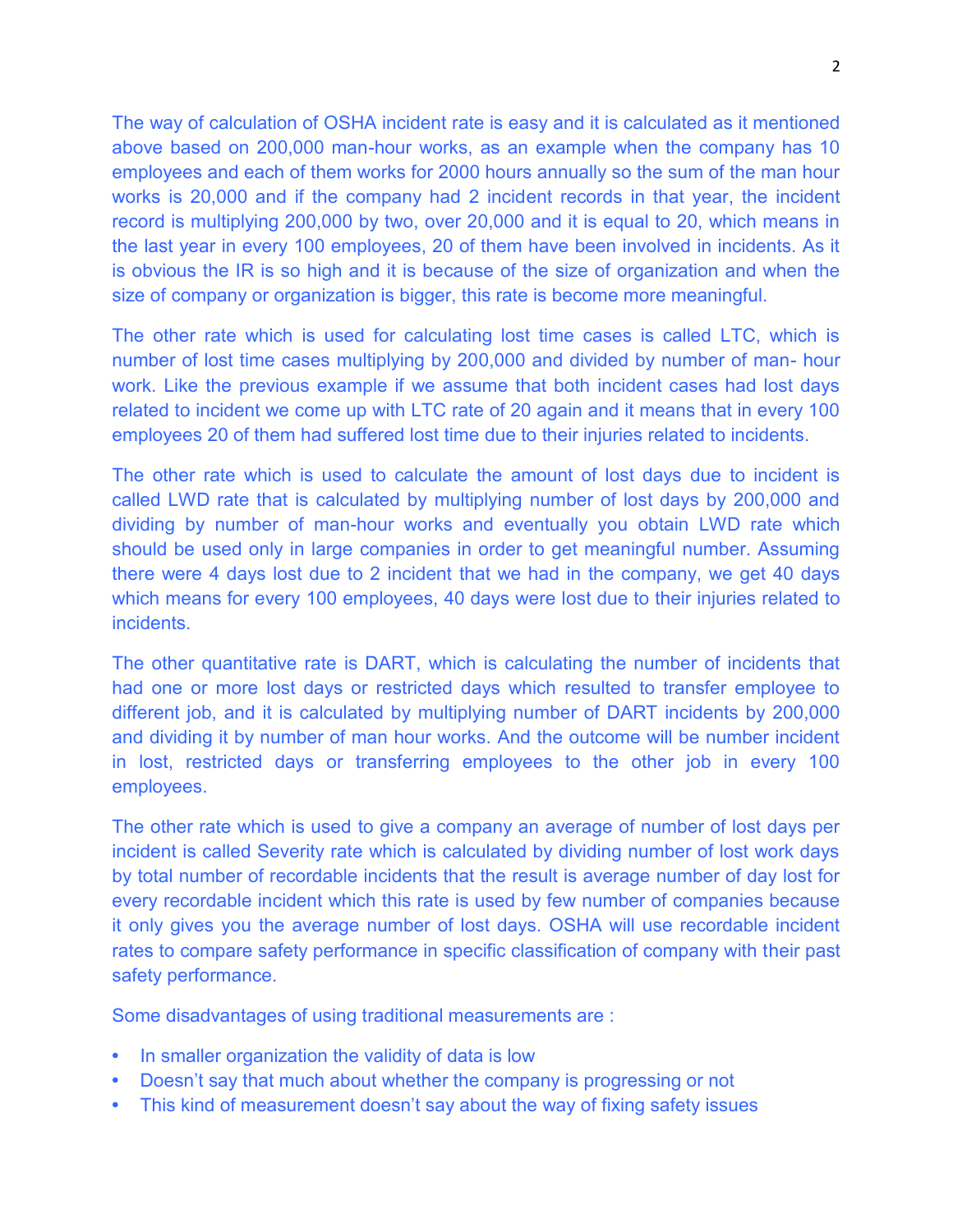- **•** Most of the time they measure luck instead of the real fact within organization
- **•** Cannot rely on accuracy of data
- **•** Lots of paper work and bureaucracy in filing and incident record keeping in order to incident rate measurement
- **•** Near misses are not reported most of the time and this decreases the accuracy of data
- **•** OSHA data are not predictive and cannot predict future incidents based on current data

# **Different level and types of measurement**

Different types of measurement should be useful for different types of level within organization and based on the responsibility and duties, types and methods of measurements are different for them. We should address that output from safety measurement most of the time is needed by internal sections within organization like, CEO, supervisors, superintend and, stake holders, meanwhile these kind of information is necessary and should be reported to external organizational and agencies outside like insurance companies or union and the other types of external organizations.

Outcome from safety performance measurement is so important for companies and organization which work as a member for bigger organizations to report their safety condition. High hazard companies' work under certain type of licensing and permitting that due to safety performance measurement outcome, their activities should be continued or suspended. All safety measurement results are different for any types of purposes that were mentioned above. Based on Dan Peterson there are two general types of measurement which are micro measures and macro measure. Most of the time macro measures are needed by upper management because of:

- **•** Determining the effectiveness of safety program and answering to questions like: is the system better today or not? Or which elements of our Safety Management System are working and which are not? Where should we invest and put effort for our future safety program?
- **•** Providing cost benefit ratio of the safety program
- **•** To analyze the necessity of maintaining and repairing some units of safety program or eliminating some units which are useless Result measures are needed all the time by upper management and, result measure and activity measure is needed by middle management and for supervisors and employees, just activity measures are needed.

Activity measure which was mentioned in middle management is a bit different with activity measurement in supervisor activity, middle manager most of the time their responsibility is to motivate their supervisors and the activity measure in this case could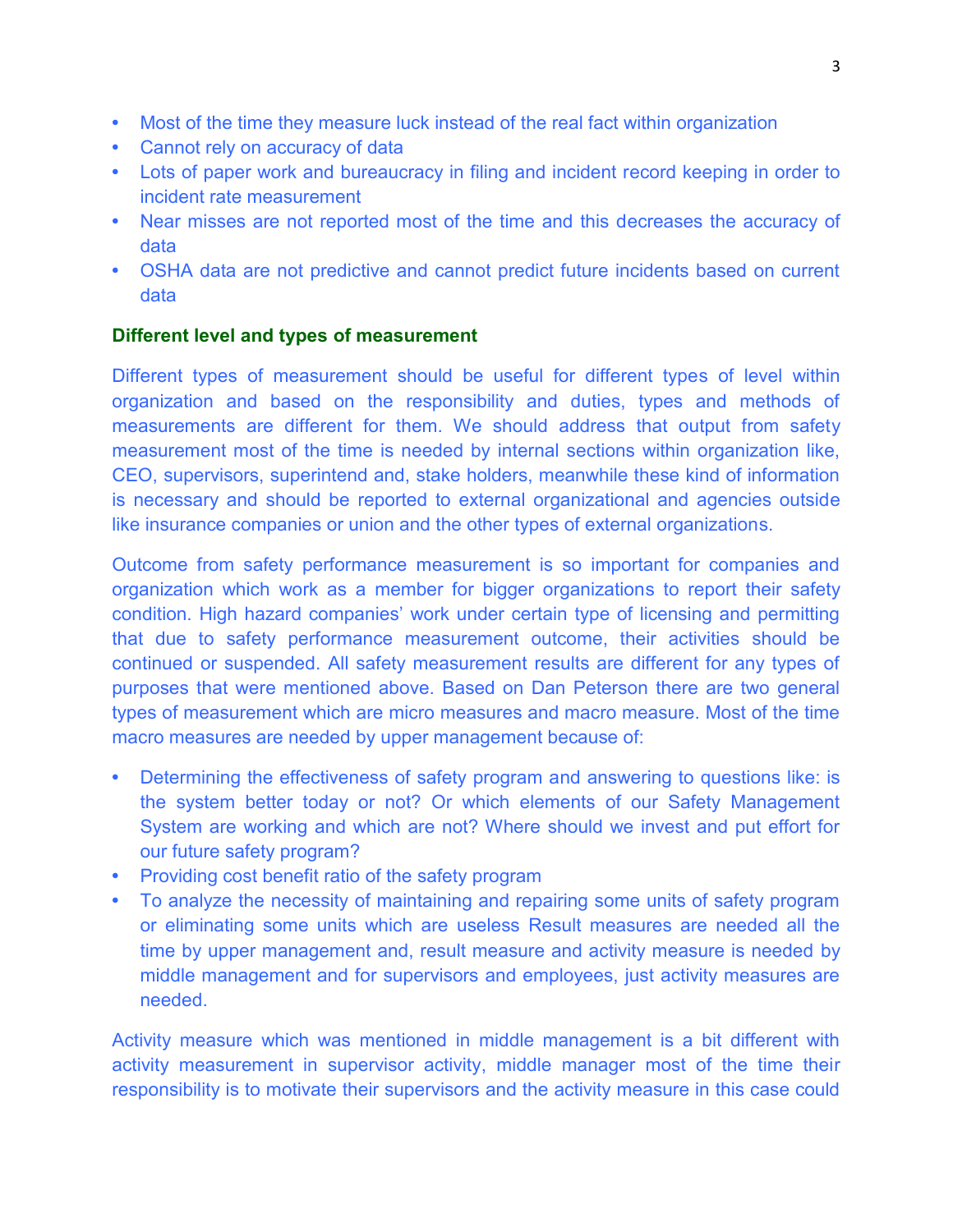be, do they meet their supervisors regularly and do they monitor their work's quality or not. The advantages of activity measures for supervisors are:

- **•** They are flexible and suitable for objective setting approaches
- **•** "Activity measurement measures the presence rather than the absence of safety"
- **•** They are simple and easy to use
- **•** They are most valid type of measurement in order to measure the supervisor performance

# **Failure measure**

The outcome of injury record keeping is the most popular part of failure measure and it is necessary to measure upper management safety performance and due to that, injury records should be broken down by unit.

# **Before the act measures**

This type of measure usually measure and assess supervisor work or a kind of work group before the possible accident occurs. As an example when the work environment is periodically inspected to measure whether he or she is doing right or not.

The other example of before the fact measure is safety sampling that supervisor's communication between his or her employees will be measured in order to get information about how safely employees are working. Safety sampling is one of the best tools for this kind of measurement.

Safety sampling measures the effectiveness of line manager's safety activities but not regarding to accident. It is motivational tool for supervisor and line manager because for he/she is important that hen sample is taken his/her employees are working safely and to get this they try to implement safety activities like training before any action, inspecting and using suitable personal protective equipment(PPE).

#### **Procedure of making safety sampling**

- 1. Prepare a list of unsafe acts: In each specific job site there are list of unsafe acts that contains act that occur in the job site which can lead to accidents, we should have a complete list of unsafe acts in order to go through safety sampling. Each unsafe act should have number or code in order to report it easily.
- 2. Taking the sample: we should assign an inspector to take the sample by using the list of unsafe acts in his/her hand and go through the line and observe and monitor each employee separately and wait until you can determine whether he/she is performing their job safe or not. When you write down any unsafe act for each employee the determination could not be changed.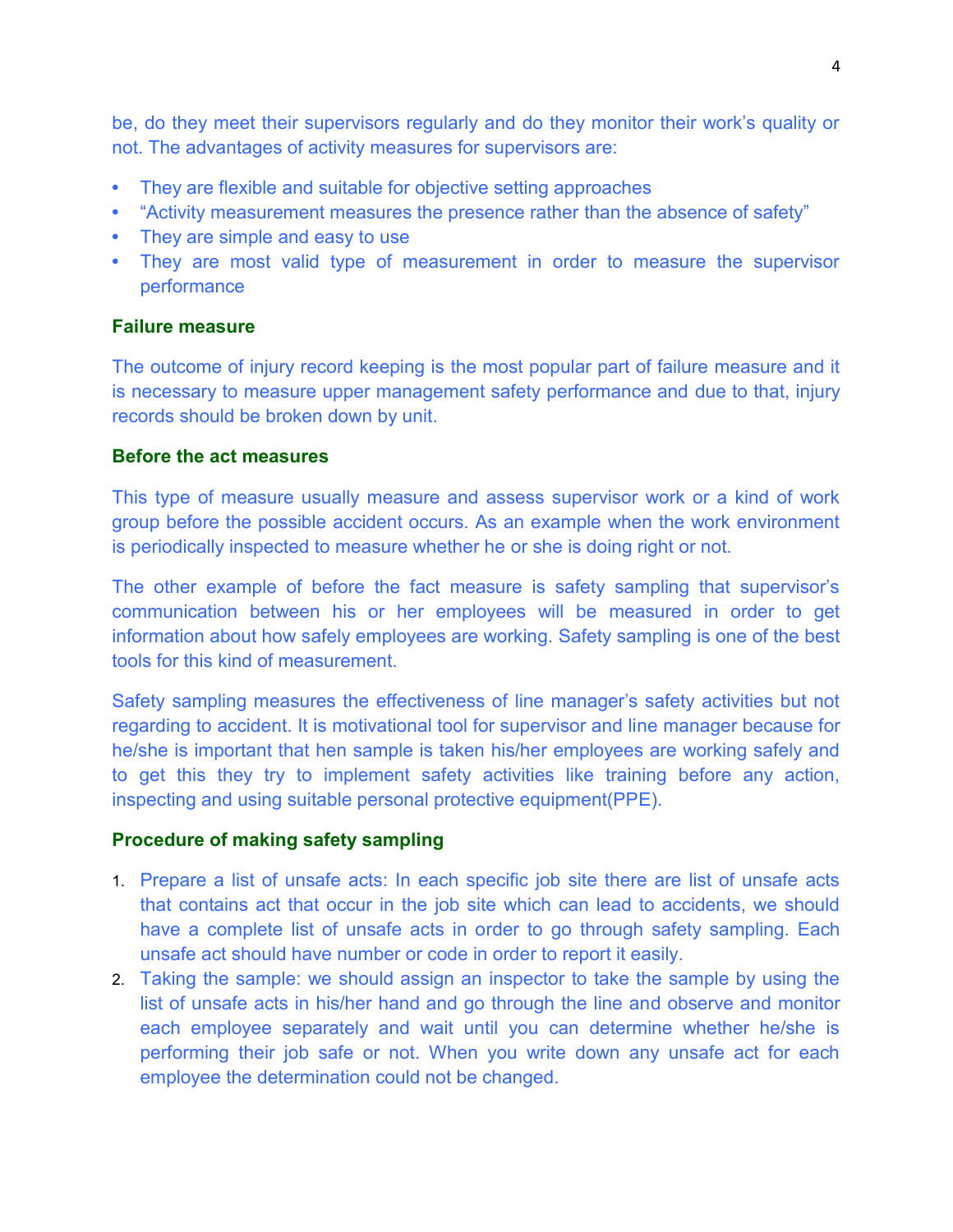3. Validating the sample: for validating the sample we should have minimum number of observation which is obtained by this formula; N=4(1- $p$ )/  $y \wedge 2*$ , which N is total number of observation required, p is percentage of unsafe observation and y is the desired accuracy.

As an example if we want to have  $+$  or  $-$  10% accuracy and we had 126 observation and the total amount of unsafe acts which were observed is 32, so based on this equation we should have minimum of 1200 observation to get that accuracy.

4. Reporting to management: safety sampling report should include total percentage of unsafe activities by each department separately. Report should contain percentage of unsafe activities by supervisor and foreman. It should also contain the types of unsafe activities which were observed.

# **List of unsafe acts in safety sampling**

List of unsafe acts in safety sampling could be items like: incorrect gripping, improper footwear, improper pouring, wearing rings, standing in front of machines, walking under the load, improper lifting, improper material handling, feet under loads, improper and unsafe loading, loosing material and falling material from hand, improper dumping, lack of PPE, repairing moving machine, ladder not tied, unbraced forms, working in height without support, uncovered rebar, it should be considered that list of unsafe acts should be detailed in depth, instead of just mentioning general items and any additional unsafe item that the observer cannot find that in the unsafe acts list should add that to the list that for future observing that unsafe act has specific item for itself.

In front of each unsafe act in safety sampling worksheet, there are columns for department names that each unsafe item could be related to department associated with that easily.

Measurement is divided into two broad categories which are micro measures and micro measures which is obvious that micro measurement is related to middle management, supervisory and line employees and macro measurement is related to measurement in whole organization and give general status of the organization which is upper management concern. Based on Dan Peterson the key driver at the lower level of organization is performance to goal and there are several categories in order to set goals:

- 1. Routine Goals: there are related to routine, regular and repetitive works and as an example for the supervisor it might be a goal related to number of incidents or inspections.
- 2. Project Goals: these kind of goals are related to the new or special project or something that is not regular or repetitive and special kind of activities are needed to reach the goal.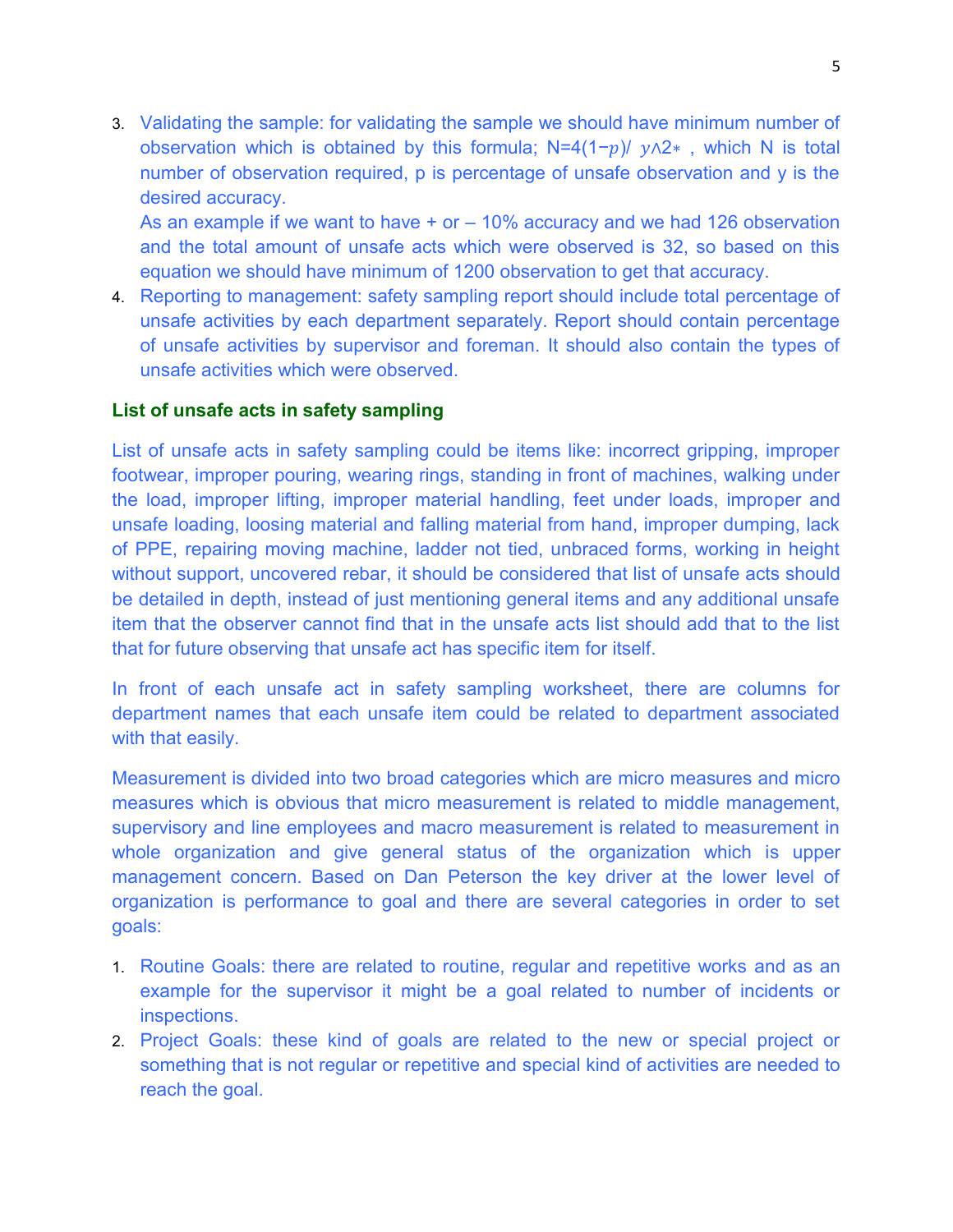- 3. Creative Goals: These kind of goals could be related to some activities that should be implemented in order to innovate or improve in specific part of management system.
- 4. Personal Goals: these kind of goals are less common but it is used in order to improve personal skills to get more effectiveness in activities.

We should be aware that in the organization, most of the time the goals are in more than one category it means that the goal could be in both routine and project. The first thing for setting an objective is identifying and measuring our objective that whether they are good or not. Good objective should be in below criteria based on Dan Peterson:

- 1. Zeroing of Objectives: Good objective aims at the specific and in detail area and not in broad and general range, generalizing the objective makes it useless.
- 2. Individuality of Objectives: "This refers to the specificity of the objective to the subordinate for whom it is set. An individual objective is one that requires results and performances that the individual subordinate can do alone. This means that the subordinate must have enough control over those things that need to be done to attain the objective. An objective for the staff safety director to improve the record in department A is and objective that is not individual to the safety director because, to attain the objective, that director is dependent on the performance of the supervisor of department A" .
- 3. Measurability of Objective: objectives should be measurable to everybody could be assessed by his/her management as well as himself. As an example becoming better supervisor in next month is immeasurable and neither upper manager nor him/herself cannot asses that whether he reaches the objective or not.
- 4. Reality of the objectives: Objectives should be based on the previous performances and data or the other valid facts. Objectives should not be like wish and dream and if they are not based on valid and true facts they become useless. According to Dan Peterson, there are three additional factors for good objective which will be discussed below:
	- 1. "It would be leveled; that is, it should be aimed directly at the organizational level of the person. A goal that speaks to the results of a supervisor's department in a specific area is at the supervisor's level if he or she is the direct supervisor of that department. Requiring a supervisor to help the corporation attain the desired frequency rate is not an objective that speaks to a supervisor's level. An objective at the supervisory level would spell out specific action that he or she can carry out that will help attain the goal.
	- 2. It must be understood both by the superior and the subordinate. If it is not clearly grasped by both sides, it is a poor objective. Misunderstandings are one of the biggest reason for unattained objectives.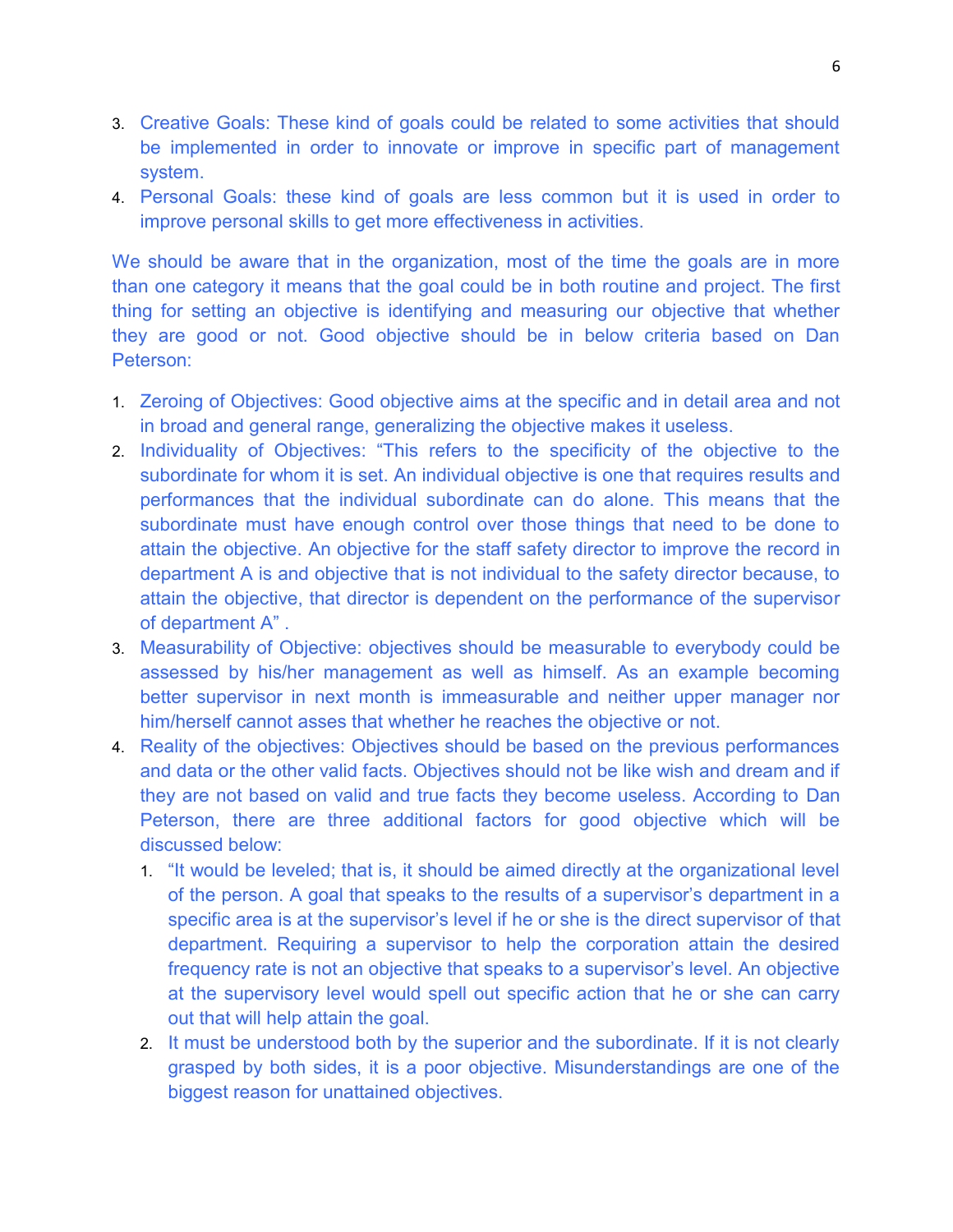3. It must be mutually agreed upon by both parties. Neither party to the process may impose his or her will on the other. Without mutual agreement, the objective is relatively useless".

Based on Pierce, setting the objective has six guidelines;

# **Objective Guidelines**

- 1. Set goal and objective is a part of planning
- 2. Objective and goal should be worded clearly without any misunderstanding
- 3. Goals and objectives should be realistic and based on real facts
- 4. Accomplishing goal and objective should be under that person or department responsibility
- 5. Objective and goal should be assigned to someone or department
- 6. Goals and objectives should have determined completion date

According to ISHN article, objectives and goals should have these attributes:

- 1. Defined by employees: Needed improvement in each part should be considered for employer and in that area he or she should suggest objective and goal offers that employee can select between those options the one that can fit in that.
- 2. The acronym SMART is used in order to easily tells the attribute of good objective and it stands for ("S" for specific, "M' for motivational, "A" for attainable, "R" for relevant and "T" for track able.
- 3. The objectives and goals should be achievable but challenging
- 4. Objective should be few in number and should have flexibility.
- 5. Objectives and goals should be reviewed periodically.

There are some possible reasons why objectives and goals are not meet in organizations:

- 1. The first factor is that the objective is not constructed well and so in many cases this is the main reason for not reaching the goal.
- 2. The second reason for not reaching the goal is that the employees don't have sufficient skill to perform that job and reach that goal so lack of ability is the other important factor for not reaching the objective.
- 3. There might be a change in subordinate following the agreement on reaching the objective.
- 4. There might be some important problems and issues related to executive line like lack of material and resources or equipment to reach the objective.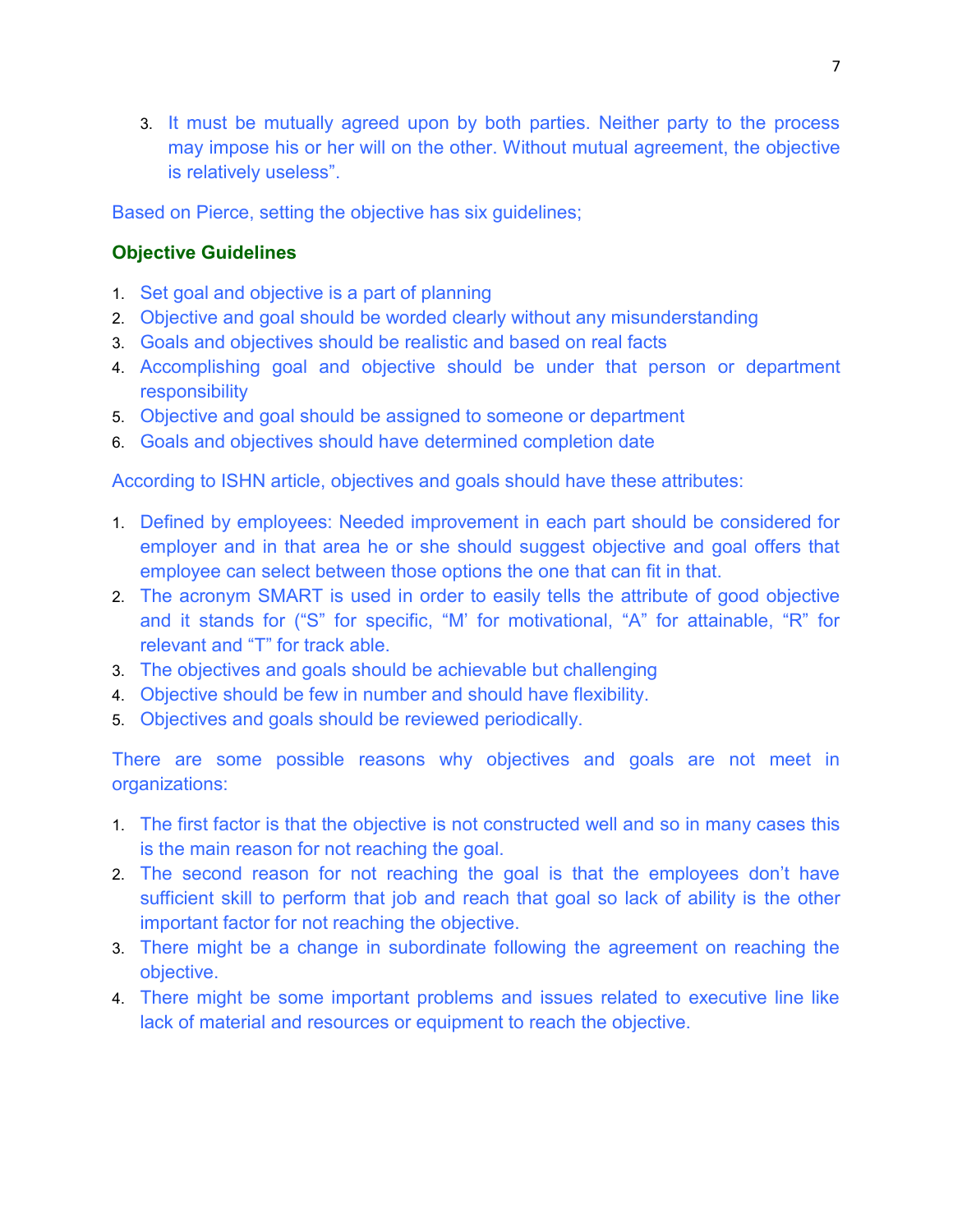#### **Macro measures**

As we discussed before, the macro measurement is exclusively for top management within an organization and at top level of management all of the results that could be a concern is result measures instead of performance measures which is related to middle management, line managers and supervisors. Although these kind of measurement are called lagging indicators and just after act will be measured but at top level of management we are focusing more on result measures.

There are three kind of methods for measuring safety within organization which are: incident and accident rate like what should be reported to OSHA which was discussed completely before in this report. The other two methods for measuring safety in organization from macro level standpoint are audit and perception surveys .

#### **Audit**

Audit is a way to evaluate effectiveness and to asses compliance in a workplace. Organizations do audit in order to identify what regulation is applied to their organization according to the safety standards and safety agencies, auditing is a way to assess the current safety management system in place and evaluate the methods used to achieve the objectives in the safety management system.

Based on SASA, there are at least 6 type of audit related to health and safety which are: health and safety audit, walk around audit, health and safety management audit, project health, safety and environmental auditing, process safety audit, and product safety audit.

As an example in health and safety management audit based on Croner's the item below will be looked at:

- 1. "Does the company have adequate procedures for identifying specific H&S requirements which apply to its undertakings?
- 2. Are the procedures followed and are responsibilities set out clearly and understood?
- 3. Does the company's H&S policy documentation include adequate procedures for identifying hazards which exists at the workplace, and for assessing regularly the risks to employees and others affected by the workplace and workplace activities in order to identify the measures needed to avoid their exposure to risks of harm?
- 4. Are adequate risk assessment procedures also set out for hazards of products and /or services supplied by the company in order to identify the measures needed to avoid risks of harm to people such as distributors, customers, end-users and members of the public?
- 5. Are the procedures in 3 and 4 followed, and are responsibilities set out clearly and understood?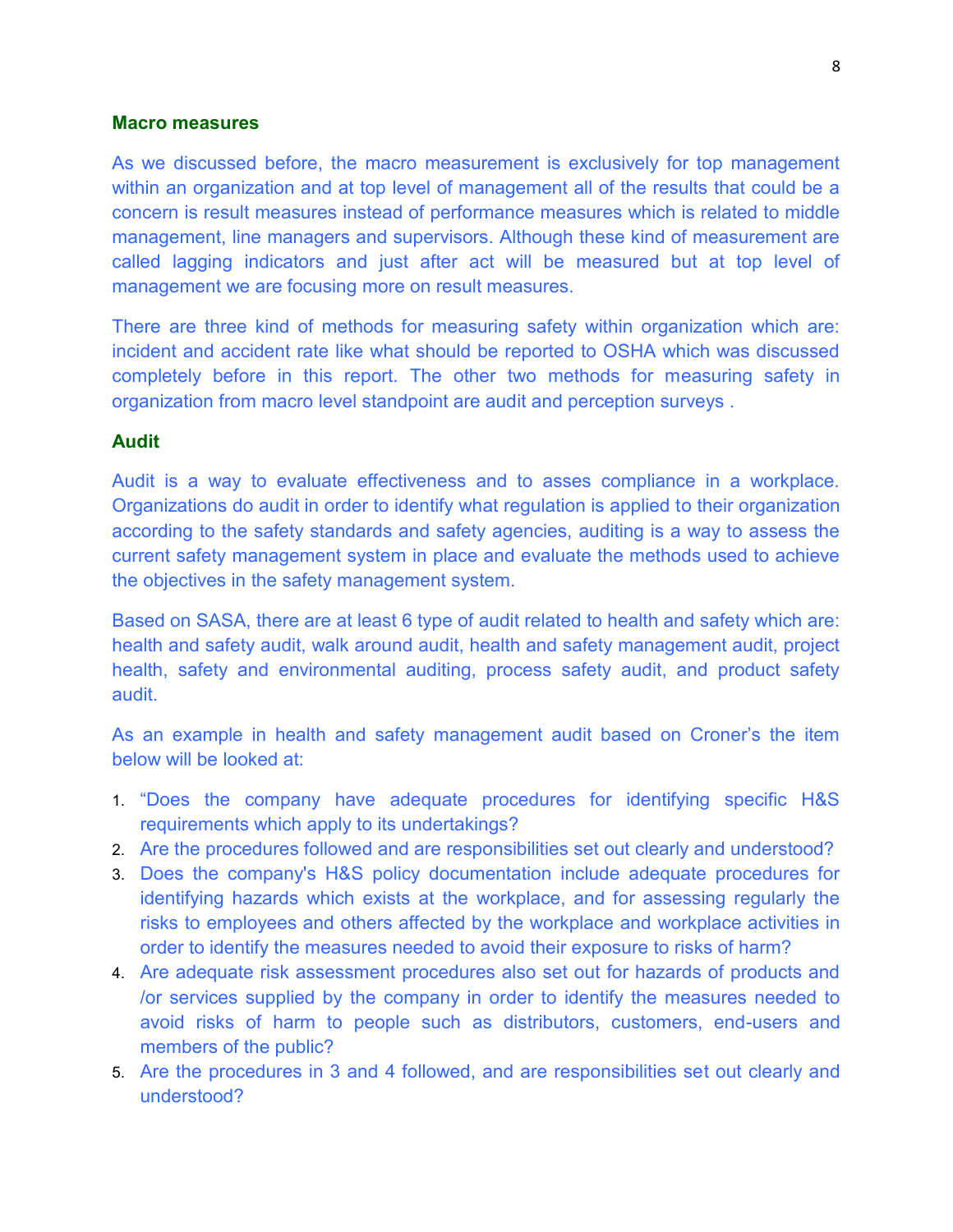- 6. Does the company have adequate procedures for setting, reviewing and revising as necessary its health and safety standards for meeting specific H&S requirements and for meeting its general duties to protect employees and others form risks identified in the company's risk assessments?
- 7. Do the procedures for setting company standards include the identification of measurable targets which can be audited to monitor the level of compliance with company standards?
- 8. Are the procedures in 5 and 6 followed and are responsibilities set out clearly and understood?
- 9. Does the company have adequate procedures for planning, implementing, controlling, monitoring and reviewing the measures identified in 3 and 4?
- 10. Does the company have adequate procedures for carrying out H&S audits to check that the procedures in 9 are followed and that the measures in 3 and 4 are effective?"

Based on Dan Peterson, the Idea and concept of audit came from long time ago and after a while became more popular as we can see today many examples packaged audit like Nosa International System in South Africa, British Safety Council System and International Standard Organization which is called ISO. According to Dan Peterson, there are nine elements identified by National Safety Council and these are Management's credibility, Supervisory performance, employee involvement, employee training, employee attitudes and behavior, communications, accident investigation procedure, hazard control, and stress. As we discussed about the methods of measurement in the organizations like perception survey and audit, there are some metric measurement for above items that will be mentioned below:

#### **Management's Credibility:**

The best methods for measure this parameter are perception survey and audit but beside that there are some metrics for measurement management's credibility like percentage of health and safety meetings that top management are attended in that or percentage of safety objectives that achieved based on the schedule.

#### **Supervisory Performance:**

The best way to measure this parameter is perception survey but beside that we can mention some metric to measure this like, number of weekly, monthly or daily safety meeting held by supervisor.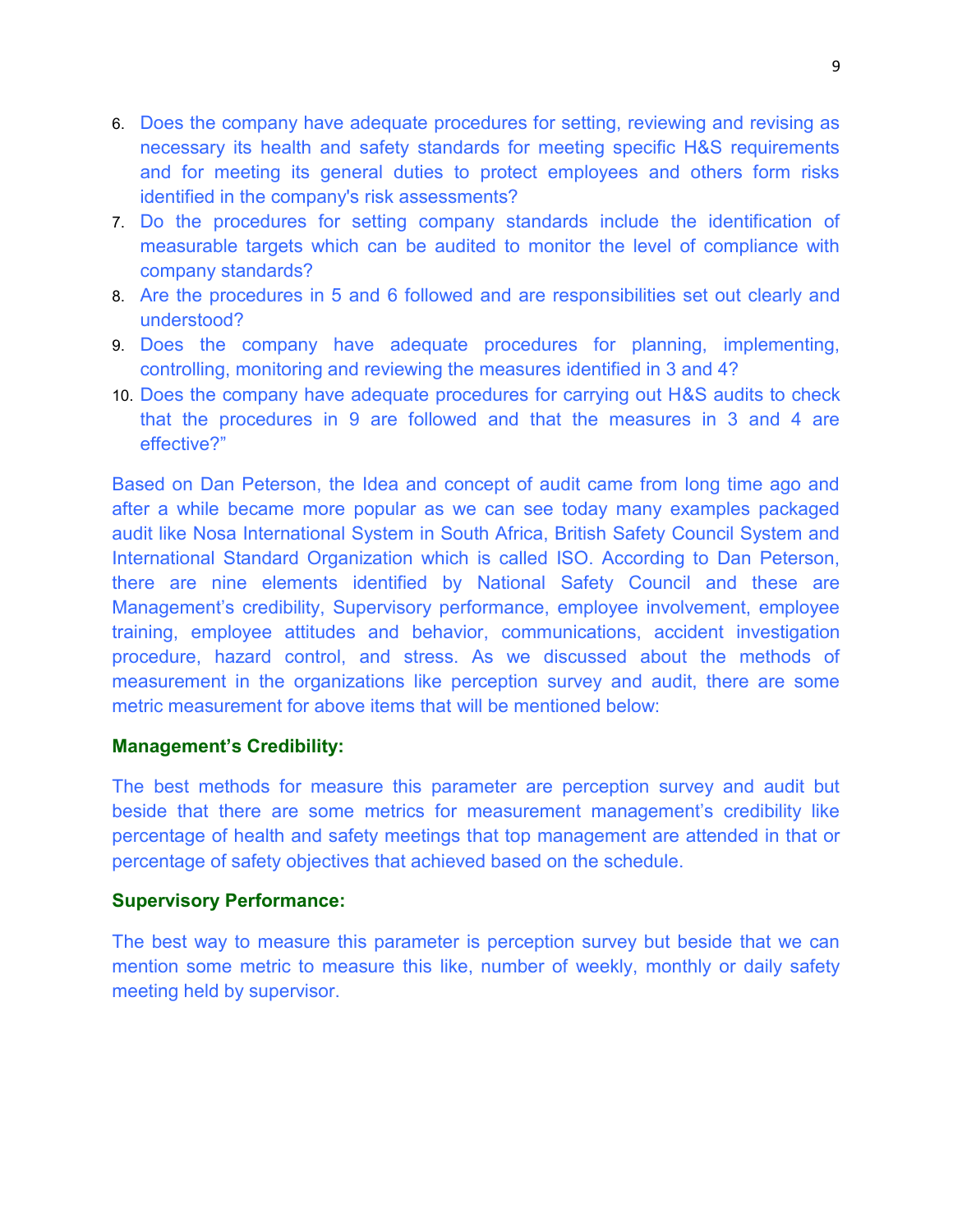#### **Employee involvement and participation:**

The best way to measure this factor is perception survey although beside this method there are some metrics to measure this parameter like number of peer observation or amount of employee who participate in safety meetings.

#### **Employee training:**

Like previous parameters the best way to measure this factor is perception survey but beside that some metrics could be mentioned in order to measure this factor like the amount of budget which is assigned for health and safety training or percentage of employees that have special training near the usual training.

#### **Employee attitude and Behavior:**

Like previous factor that the best way to measure them is perception survey, the best way to measure this parameter is also perception survey and the other metrics that should be considered as methods of measurements are: percentage of participation in any safety observation or percentage of those observation that accomplished on schedule.

#### **Communications:**

Additional metrics for measuring this parameter beside perception survey could be number of safety meetings or effectiveness of rewards. Accident investigation procedures: Both audit and perception survey are best ways to measure accident investigation procedure and beside these two ways they are some metrics methods to measure this parameter like percentage of accidents that organization could investigate to get root cause or average time from when incident happens till investigation get completed or the average time from incident occurs till that issue get corrected.

#### **Hazard Control:**

Both perception survey and audit are best methods for measuring hazard control item but beside that there are metric methods for measuring like number of accidents or incident that demonstrate the failure in planning or percentage of design staff that has some special training in ergonomics. Stress: some metric methods to measure this item could be average over time or number of safety audits that was carried out.

# **Conclusion**

According to the definition and advantages and disadvantages of methods of measurement which were discussed in this paper, we can conclude that most of the types of measurements are useful but implementation and quality of these kind of measurement should be considered first and after that it should be mentioned that we